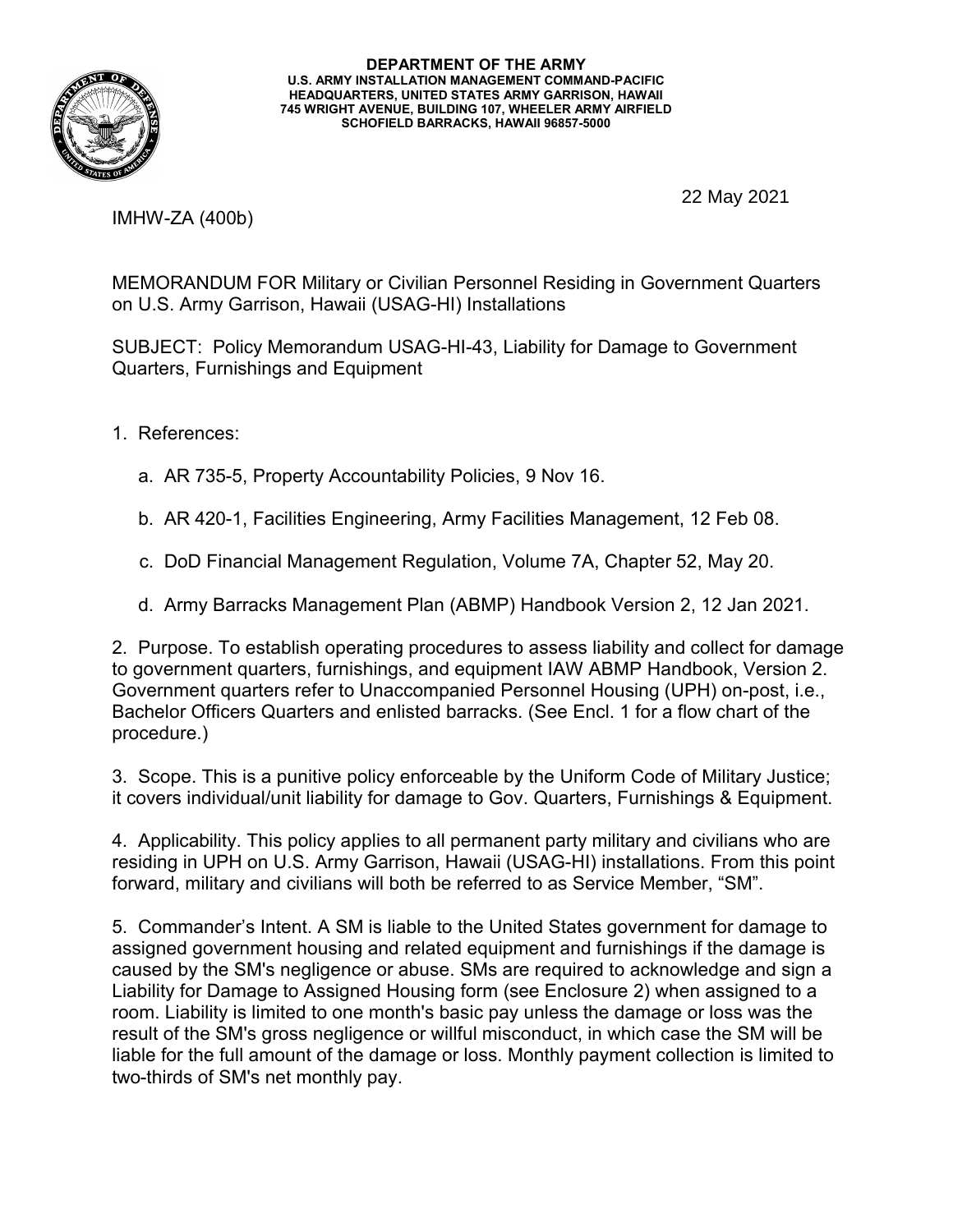SUBJECT: Policy Memo USAG-HI-43, Liability for Damage to Government Quarters, Furnishings and Equipment

 a. The SM is negligent when proper steps are not taken to prevent or minimize careless conduct that is likely to result in damage, loss or destruction of government property.

b. Abuse refers to willful misconduct or the deliberate unauthorized use of quarters (e.g., allowing unauthorized personnel to reside in quarters).

c. The SM is not liable for damage due to fair wear and tear (as determined by a qualified technical inspector) or caused by an act of God or by the acts of persons other than SM's guests. Residents are liable for damage, loss or destruction of government property caused by themselves and their guests.

d. Government quarters, furnishings, and equipment includes but is not limited to ceilings, ceiling systems, lights, sprinkler heads, smoke detectors, fire alarms, thermostats, windows, window treatments, walls, doors, fixtures (door handles, locks, faucets, bathroom accessories, etc.), tub, toilet, sinks, built in furnishings (cabinets, cabinet hardware, countertops, etc.), all types of appliances including washers and dryers, furniture (bed, dresser, desk, table, couch, chairs, etc.), all types of floors, the building's equipment (air conditioning, electrical, plumbing and fire systems, etc.), railings, exit signs, etc. Sprinkler heads, smoke detectors and fire alarms shall not be tampered with or disabled in any manner whatsoever.

e. Depreciation is authorized in accordance with (IAW) AR 735-5, Property Accountability Policies, and used when the item is in less than new condition. The rate of depreciation is based on normal use, and may be increased or decreased based on facts showing more or less than average use.

(1) Damage to government quarters, furnishings or equipment will be investigated under the provisions of AR 735-5. All damages will be depreciated according to AR 735-5, Appendix B. Charges for any damage caused as a result of intentional acts, willful misconduct or gross negligence is unlimited, and SMs will be held liable for the entire amount of the loss. Damage caused by simple negligence or carelessness will only be assessed to the limit of AR 735-5, one month's base pay.

(2) IAW AR 735-5, nonperishable items will be depreciated up to 75 percent at a rate determined by a straight-line method of depreciation. This method is based on subtracting depreciation from the standard price of a new item. For perishable items (e.g., mattresses, mattress pads, curtains), a standard depreciation of 25 percent is allowed.

f. With the exception of furnishings, SMs will have the opportunity to resolve damage, loss or destruction of government property in the following ways: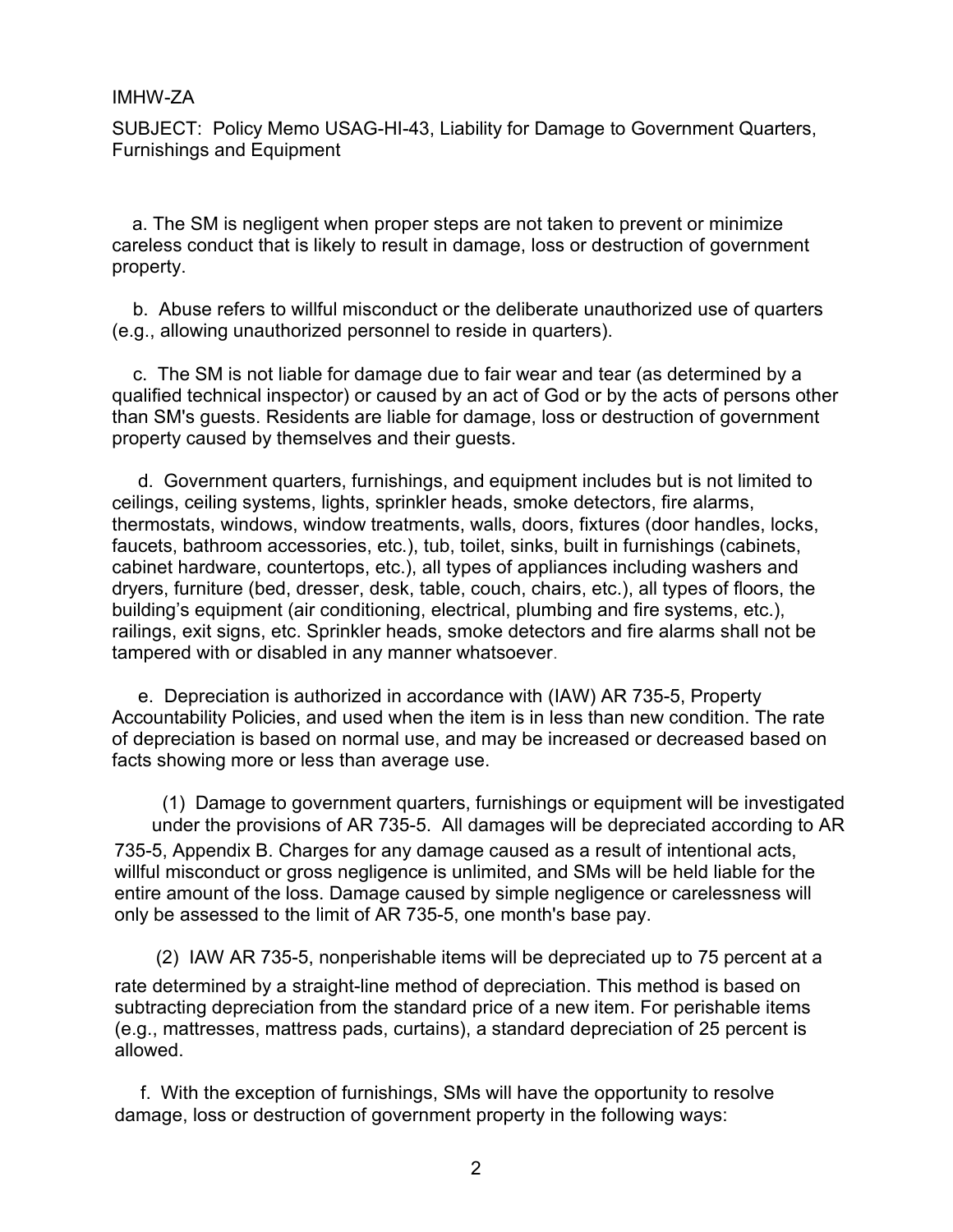SUBJECT: Policy Memo USAG-HI-43, Liability for Damage to Government Quarters, Furnishings and Equipment

(1) The SM can repair and/or clean assigned barracks room prior to scheduled final inspection. (See samples at Enclosure 3, the Quarters Condition Inspection Checklist and Enclosure 4, the Assignments/Terminations Inspection Standard.)

(2) The SM can waive indebtedness due process and pay for charges to make repairs, clean and/or replace furnishings and equipment through a DD-362, Statement of Charges/Cash Collection Voucher (see DD-362 at Enclosure 5, Pg. 1 of 4). If SM is separating from the Army and time does not permit the processing of a DD-362 or DD-200, Financial Liability Investigation of Property Loss (FLIPL), the unit, with SM concurrence, can complete a DD-139, Pay Adjustment Authorization (see DD-139 at Enclosure 5, Pg. 2 of 3). Using a DD-139 in lieu of DD-362 or DD-200 is not authorized as the day-to-day collection for lost or damaged furnishings.

g. If payment is disputed, the unit shall initiate a FLIPL (see DD-200 at Enclosure 5, Pgs. 3 & 4 of 4).

(1) The DPW Real Property Office (RPO) will process damage requests for the barracks facility and the Furnishings Management Office (FMO) will process damage requests to furnishings.

(2) The SM will receive an explanation from the DPW RPO or the FMO regarding the costs and the methodology for determining the costs.

(3) If the SM acknowledges liability but questions the costs and/or methodology for determining the cost, their case will be referred to the appropriate DPW division chief for review.

(4) If the situation cannot be rectified, the completed DD-200 will be submitted to the Logistics Readiness Center (LRC) for assessment of financial liability or relief from responsibility.

6. Duties, Responsibilities and Procedural Steps, i.e., through DPW FMO for damage to furnishings as below (see Pay Adjustment Authorization Process at Enclosure 1). The duties, responsibilities and procedural steps through the DPW RPO are similar, except that the Planning Division Chief will provide an accounting officer for all financial liability assessments of damage to the barracks facility. Additionally, a DD-362 or FLIPL must be submitted with a Facility Engineer Work Request (FEWR) to DPW Work Management before facility repairs are initiated; facility repairs will be accomplished by either the SM or the unit (permission only FEWR) (use unit control number and unit Line of Accounting (LOA) on DD-362) or DPW (use DPW control number and DPW LOA on DD-362). Replace FMO with RPO below (in all paragraph 6 subparagraphs) when assessing damage to the barracks facility.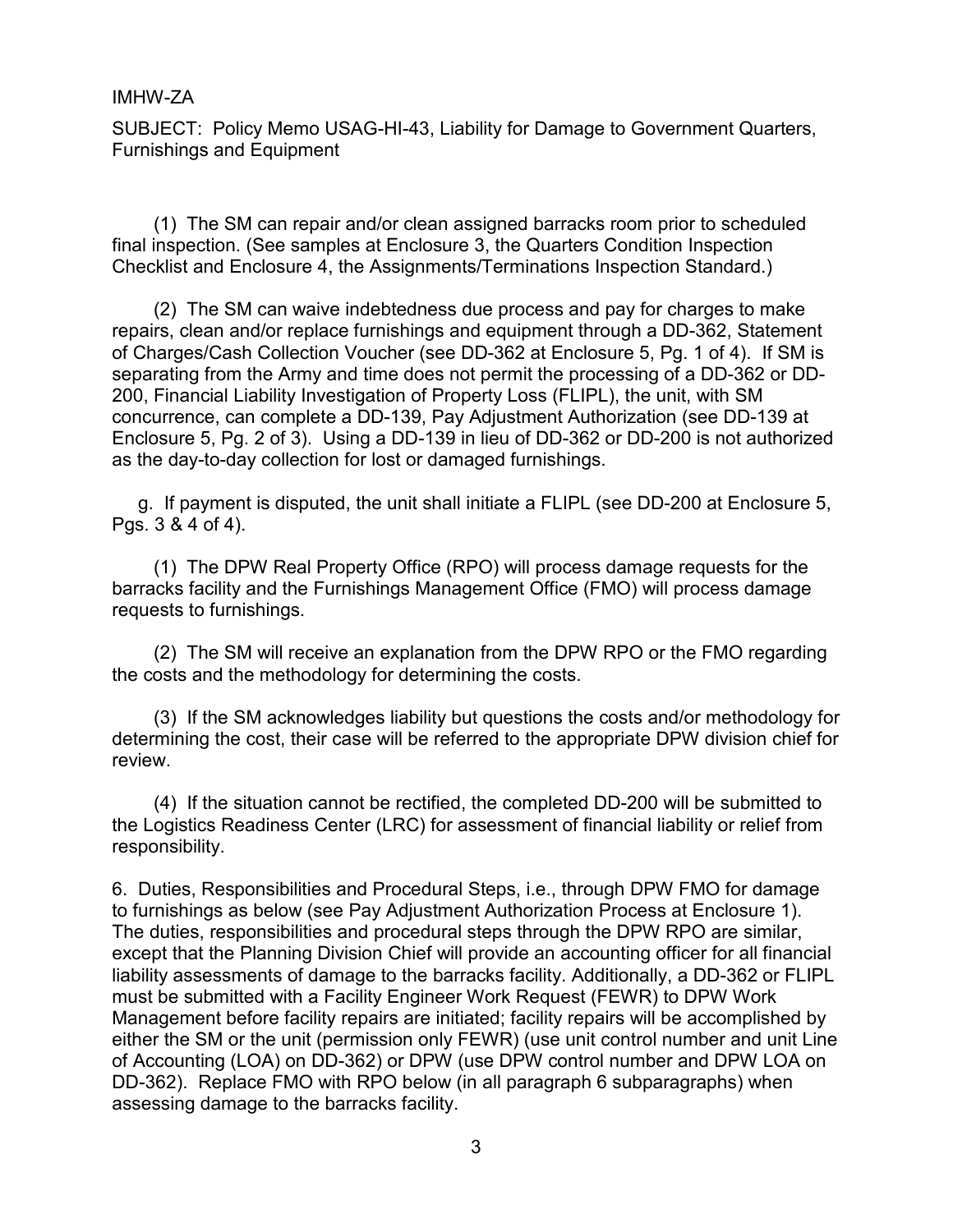SUBJECT: Policy Memo USAG-HI-43, Liability for Damage to Government Quarters, Furnishings and Equipment

a. The USAG-HI Commander's representative, the Housing Division Chief, will provide an accounting officer for all financial liability assessments of damage to furnishings.

b. Commanders, First Sergeants, UPH management, FMO /or the unit representative will inspect the SM's assigned room for damage to furnishings upon arrival, periodically during his/her tour and prior to departure IAW the ABMP Handbook (see samples at Enclosures 3 & 4).

c. When the SM acknowledges liability, opportunities to resolve issues are exhausted, and due process for indebtedness is waived, the unit will initiate a DD-362.

(1) The SM will take the DD-362 to FMO for processing. Processing typically includes assessment of damage, calculation of the total repair costs and FMO input on the form (e.g., control number, total repair costs, comments and recommendations and signature as applicable). The SM signs the processed form. FMO keeps a copy and gives the original to the SM.

(2) The SM will then take the DD-362 to the 125th Financial Management Support Unit (Finance) for processing. Finance will review and annotate the line of accounting on the DD-362, process it through the payroll system and give a copy of it to the SM after it is stamped completed.

(3) The SM will return the DD-362 to FMO who will validate that it is completed. FMO will close the action, keep a copy of the form for their records, forward a copy of the form to the unit representative and coordinate change out of the damaged furnishings with the unit representative.

(4) If the SM is vacating the room, the SM will return to the unit. The unit representative will stamp the SM's clearing records upon receipt of a completed DD-362.

d. When the SM does not admit to liability or the loss/destruction was the result of fire, theft or natural disaster or the value of the admitted loss exceeds the SM's monthly base pay, the unit will initiate a FLIPL.

(1) The unit representative will forward the FLIPL to FMO for processing. FMO will forward the original processed FLIPL and two copies plus any exhibits to LRC for assessment of financial liability or relief from responsibility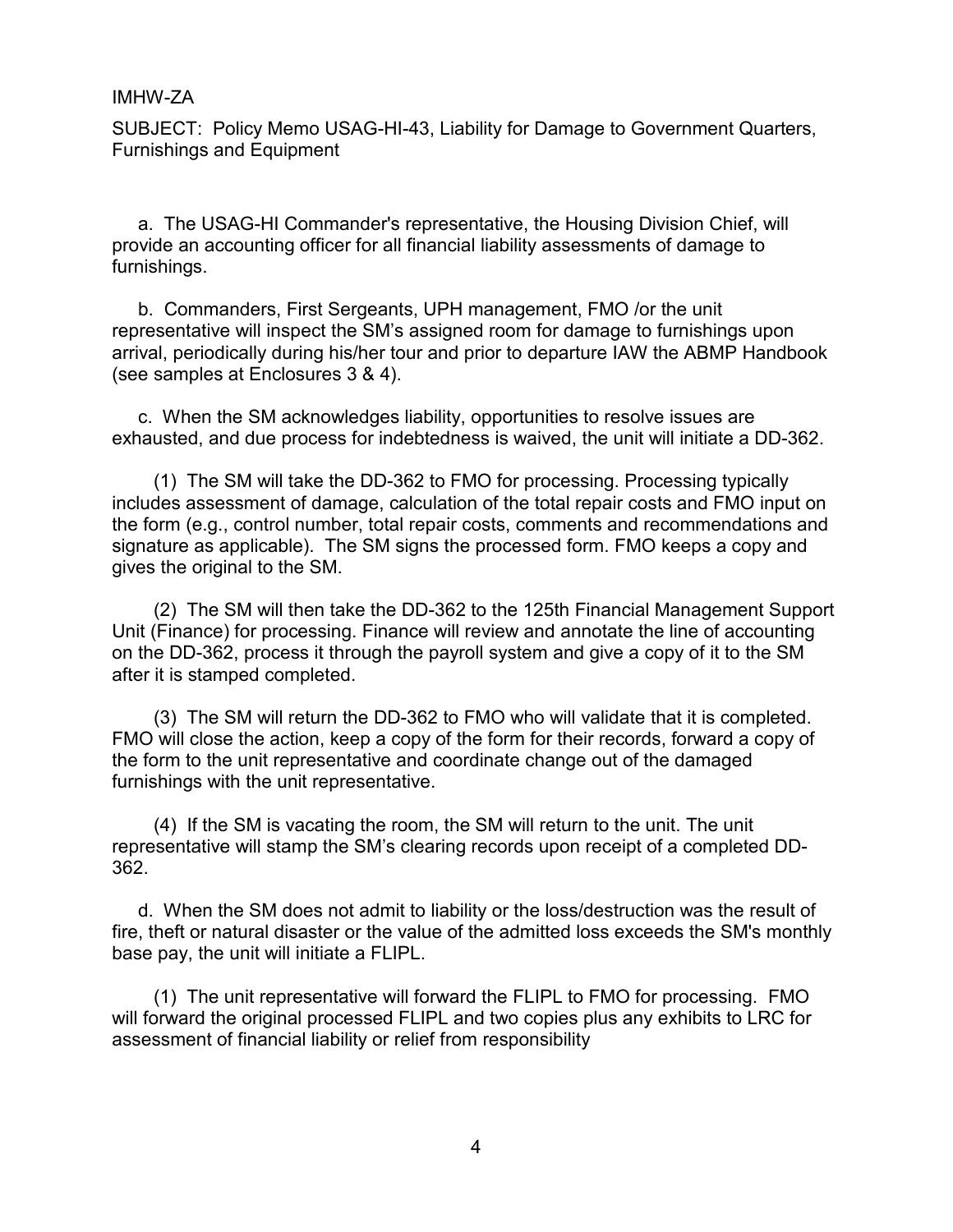SUBJECT: Policy Memo USAG-HI-43, Liability for Damage to Government Quarters, Furnishings and Equipment

(2) Upon completion of the investigation, the investigating officer will forward his findings to the Judge Advocate General (JAG) for review and then to the Approving Authority to adjudicate either financial responsibility or relief from responsibility. The adjudication process will take up to 20 days at a maximum. Once completed, and if the SM is found liable, the SM will be notified and applicable documents will be routed to Finance for processing.

(3) When processing is completed replace DD-362 with FLIPL. (See 6.c.(3) and  $(4)$ ).

e. When the SM's liability cannot be determined for damage to government furnishings and equipment (e.g. in common areas), then the unit(s) will be financially responsible for repairs in proportion to their occupancy rate in the barracks.

7. Effective immediately, all military or civilian personnel residing in UPH on U.S. Army Garrison, Hawaii (USAG-HI) installations will follow the procedures specified in this policy.

8. This policy memorandum supersedes Standard Operating Procedure # A-420.1.1, Liability for Damage to Government Quarters, Furnishings and Equipment, dated 1 Aug 2010, and remains in effect until rescinded or superseded in writing.

9. Point of Contact for this Policy is the Chief, Housing Division, DPW, at 655-7396.

MISIGOY.DANI EL.1185958422 Digitally signed by MISIGOY.DANIEL.1185958422 Date: 2021.05.22 09:49:04 -10'00'

- 1. Pay Adjustment Auth. Process COL, LG
- 2. Liability for Damage to Asgnd. Housing COMMANDING
- 3. Quarters Condition Inspection Checklist
- 4. Assignments / Terminations Inspection Standard
- 5. DD Form 362 (DD-362), Statement of Charges / Cash Collection Voucher DD Form 139 (DD-139), Pay Adjustment Authorization and DD Form 200 (DD-200), Financial Liability Investigation of Property Loss (FLIPL)

**DISTRIBUTION** Electronic Media

5 Encls: DANIEL MISIGOY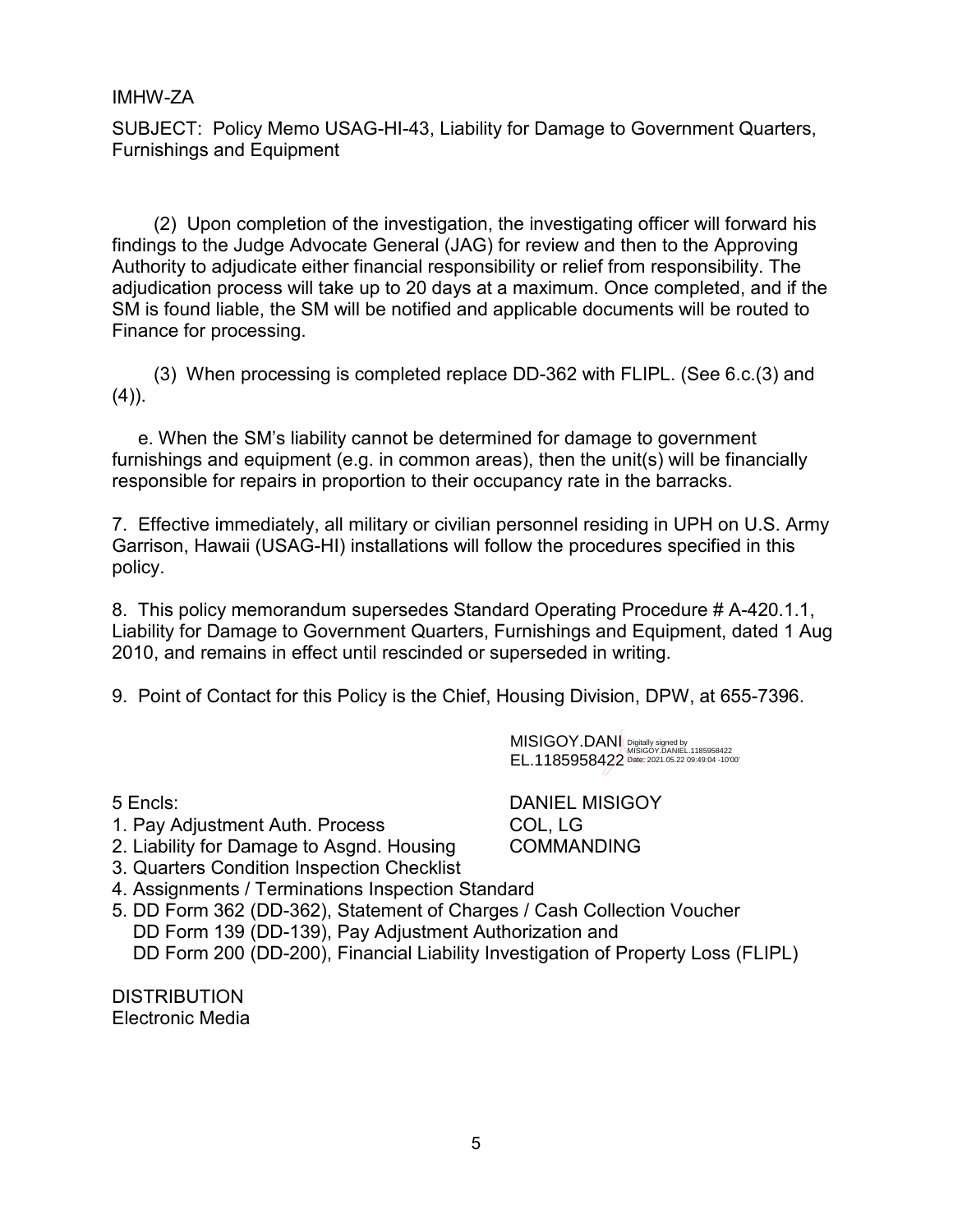#### Enclosure 1

## PAY ADJUSTMENT AUTHORIZATION PROCESS

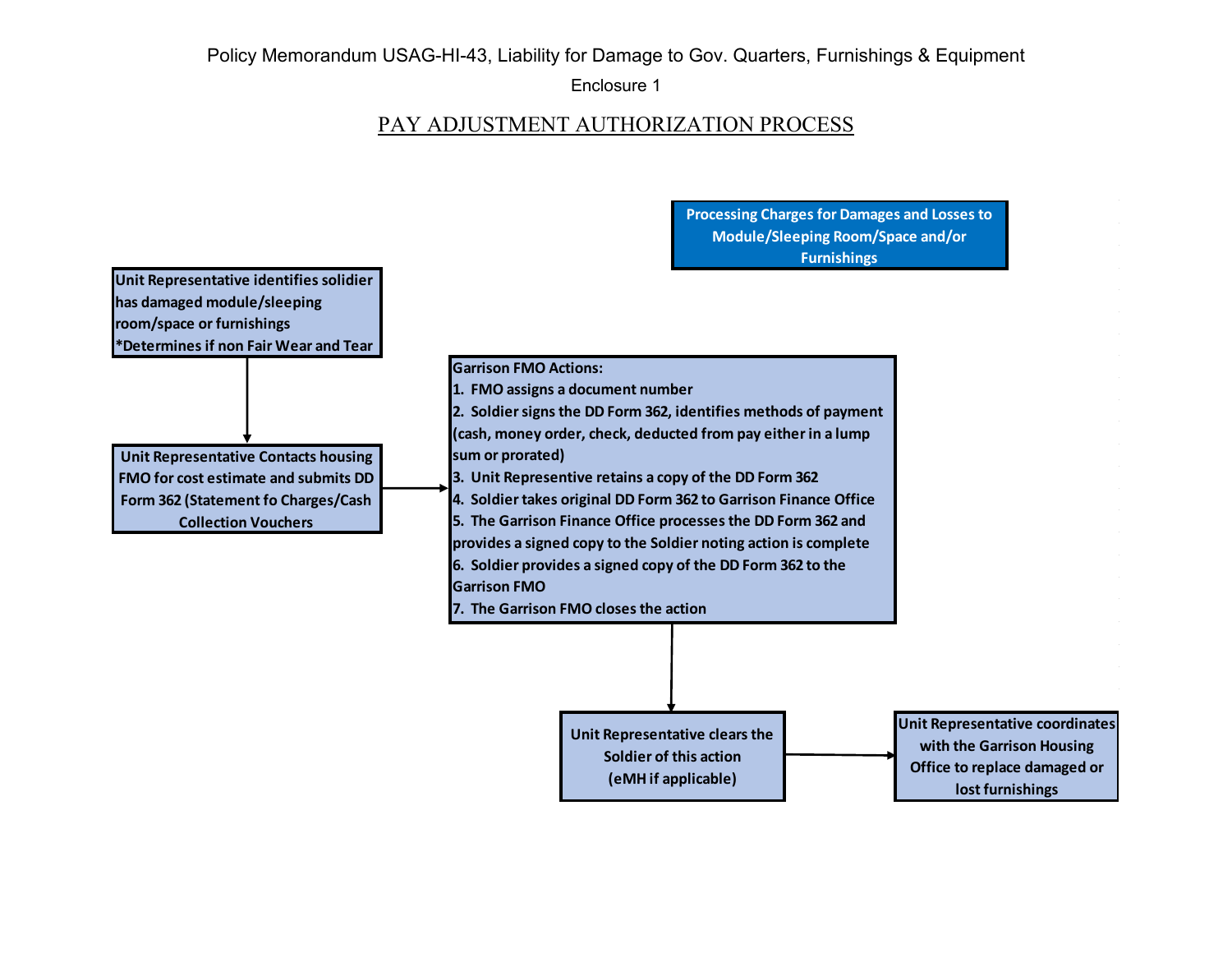#### Enclosure 2

#### SAMPLE LIABILITY FOR DAMAGE TO ASSIGNED HOUSING

1. Public law makes military residents of Government quarters legally responsible for damage to the units, or for damage or loss of Government-owned appliances and furniture. Damages include lack of cleaning or failure to clean when resident clears/moves out of assigned room. This notice explains the rules, which apply to unaccompanied personnel housing. Please read carefully and keep a copy for your records.

 a. You could be held peculiarly liable when your Government quarters are damaged and/or appliances or furnishings are lost, damaged or destroyed as a result of your negligence or abuse. You are negligent if you act carelessly, or your guests act carelessly and you do not take proper steps to prevent or minimize such conduct. Abuse means either willful misconduct or the deliberate unauthorized use of quarters to include conducting an unauthorized business in the unit. Barracks rooms that do not pass final inspection due to room cleanliness issues, will have a flat rate of \$250.00 assessed to the occupant via DD-139, Pay Adjustment Authorization, to bring the room back to standard and have it ready for the next occupant.

 b. The Army has limited your liability to an amount equal to one month's basic pay, unless the damage or loss is caused by your gross negligence or willful misconduct; in such a case, you are liable for the full amount of the damage or loss, which could amount to thousands of dollars. You are grossly negligent if you act in a reckless or willful manner, or if you are aware that your guests are likely to act recklessly and you do not take proper steps to prevent or minimize such conduct. In other words, if you know that damage is likely to result from the willful misconduct or reckless behavior of guests and despite such knowledge you fail to exercise available opportunities to prevent or limit the damage, you are grossly negligent and will be charged for the full amount of the loss.

 c. You are not liable for damage due to fair wear and tear, or damage caused by an act of God or by the acts of persons other than your guests.

 d. Special rules for quarters-related reports of survey permit commanders to waive claims damage or loss when the waiver is found to be in the best interests of the United States. This waiver authority is similar to forgiveness of the debt. If you request a waiver and fail to get it, you can appeal the matter through Command channels. If unsuccessful, you can seek redress through the Army Board for Correction of Military Records.

2. The purpose of the quarters' liability law is to set limits for your liability and to waive claims in appropriate circumstances. The liability created by the law makes the question of insurance very important. However, only you can decide whether the potential risk of loss warrants the purchase of insurance. The Army does not require insurance nor does it endorse any specific carrier but you may want to consider purchasing renter's insurance for your own protection and peace of mind.

3. The parties assigned to each living area are BOTH responsible for damages or destruction to the appliances and government-owned furniture located in the common areas. Both individuals will be held liable for equal shares for any damage and for the repair or replacement of any government property. Single occupants of 2+1or 2+2 configured rooms will be responsible for the complete room inventory.

I have read and understand the policy contained herein.

| <b>SERVICE MEMBER NAME</b>            | BLDG/RM# |             |  |
|---------------------------------------|----------|-------------|--|
| SERVICE MEMBER SIGNATURE              |          | <b>DATE</b> |  |
| SOLDIER'S NAME:                       | RANK:    | UNIT:       |  |
| ASSIGNMENT OR TERMINATION (CIRCE ONE) | BLDG:    | ROOM #:     |  |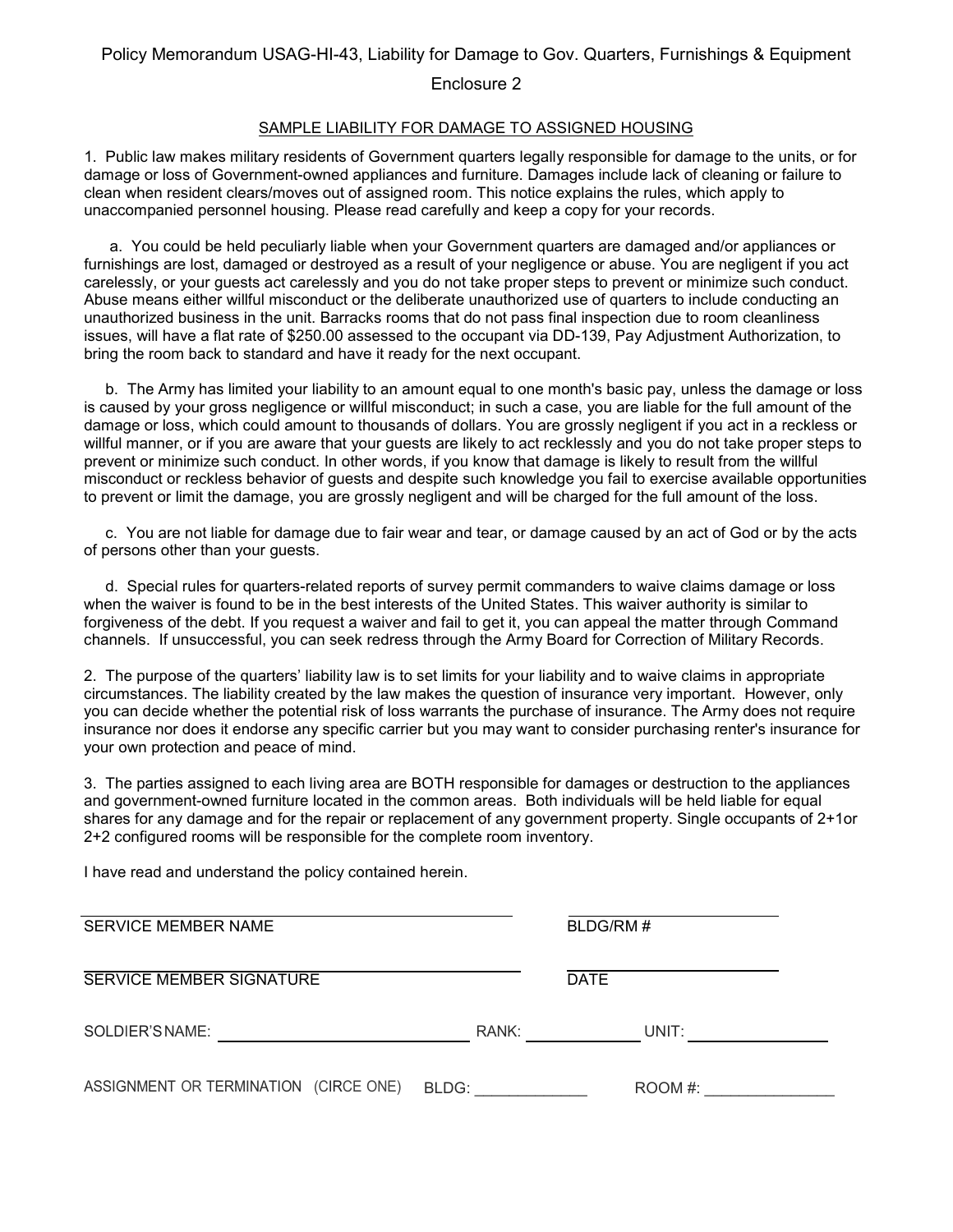#### Enclosure 3

## SAMPLE QUARTERS CONDITION INSPECTION CHECKLIST

|        | <b>ITEMS INSPECTED</b>                             |               |              |                        |                       |                                     |  |  |
|--------|----------------------------------------------------|---------------|--------------|------------------------|-----------------------|-------------------------------------|--|--|
|        |                                                    | <b>New</b>    | Good         | Fair                   | N/A                   | DEFICIENCIES (MISSING, POOR, OTHER) |  |  |
|        | MAIN DOOR / LOCK OPERATION                         | $\Omega$      | $\Omega$     | $\Omega$               | $\Omega$              |                                     |  |  |
|        | CEILING AND WALLS                                  | $\Omega$      | $\Omega$     | $\mathcal{O}$          | $\overline{O}$        |                                     |  |  |
| Κ      | <b>FLOOR</b>                                       | $\Omega$      | $\Omega$     | $\Omega$               | $\mathbf O$           |                                     |  |  |
|        | LIGHT FIXTURES / SWITCHES / OUTLETS                | $\Omega$      | $\Omega$     | $\Omega$               | $\Omega$              |                                     |  |  |
| Т      | CABINETS AND COUNTERTOP                            | $\Omega$      | $\Omega$     | $\Omega$               | $\Omega$              |                                     |  |  |
| C      | SINK AND GARBAGE DISPOSAL                          | $\Omega$      | $\Omega$     | $\Omega$               | $\Omega$              |                                     |  |  |
| н<br>Е | STOVE / MICROWAVE                                  | $\Omega$      | $\Omega$     | $\Omega$               | $\overline{O}$        |                                     |  |  |
| N      | <b>REFRIDGERATOR</b>                               | $\Omega$      | $\Omega$     | $\Omega$               | $\Omega$              |                                     |  |  |
|        | <b>VENTILATION / EXHAUST FANS</b>                  | $\Omega$      | $\Omega$     | $\Omega$               | $\Omega$              |                                     |  |  |
|        | TABLE W/2 CHAIRS                                   | $\Omega$      | $\Omega$     | $\Omega$               | $\Omega$              |                                     |  |  |
|        | CEILING AND WALLS                                  | $\Omega$      | $\Omega$     | $\Omega$               | $\Omega$              |                                     |  |  |
|        | DOOR / FLOOR / TRIM                                | $\Omega$      | $\Omega$     | $\Omega$               | $\overline{O}$        |                                     |  |  |
| B      | <b>EXHAUST FAN</b>                                 | $\Omega$      | $\Omega$     | $\Omega$               | $\mathbf O$           |                                     |  |  |
| A<br>T | HARDWARE (TOWEL BAR, TOILET PAPER<br>HOLDER, ETC.) | $\Omega$      | $\Omega$     | $\Omega$               | $\Omega$              |                                     |  |  |
| H      | SHOWER / TUB / SINK / COMMODE                      | $\Omega$      | $\Omega$     | $\Omega$               | $\Omega$              |                                     |  |  |
|        | VANITY / CABINET / MIRROR(S)                       | $\Omega$      | $\Omega$     | $\Omega$               | $\Omega$              |                                     |  |  |
|        | LIGHT FIXTURES / SWITCHES / OUTLETS                | $\Omega$      | $\Omega$     | $\Omega$               | $\Omega$              |                                     |  |  |
|        | CEILING AND WALLS                                  | $\Omega$      | $\Omega$     | $\Omega$               | $\Omega$              |                                     |  |  |
|        | DOORS / FLOOR / TRIM                               | $\Omega$      | $\Omega$     | $\Omega$               | $\overline{O}$        |                                     |  |  |
|        | WINDOW / SCREENS / CURTAINS/BLINDS                 | $\Omega$      | $\mathbf O$  | $\Omega$               | $\mathcal{O}$         |                                     |  |  |
|        | <b>CLOSET</b>                                      | $\Omega$      | $\Omega$     | $\Omega$               | $\Omega$              |                                     |  |  |
|        | LIGHT FIXTURES / SWITCHES / OUTLETS                | $\Omega$      | $\Omega$     | $\Omega$               | $\Omega$              |                                     |  |  |
| В      | <b>CEILING FANS</b>                                | $\Omega$      | $\Omega$     | $\Omega$               | $\Omega$              |                                     |  |  |
| Ε      | <b>BED / UNDERBED DRAWERS</b>                      | $\Omega$      | $\Omega$     | $\Omega$               | $\mathcal{O}$         |                                     |  |  |
| D      | CHEST, 3-DRAWER/DRESSER/MIRROR                     | $\Omega$      | $\Omega$     | $\Omega$               | $\mathcal{O}$         |                                     |  |  |
| R<br>O | <b>MATTRESS</b>                                    | $\Omega$      | $\Omega$     | $\Omega$               | $\Omega$              |                                     |  |  |
| O      | DESK / DROPLID / CHAIR                             | $\Omega$      | $\Omega$     | $\Omega$               | $\Omega$              |                                     |  |  |
| M      | NIGHT STAND / END TABLE                            | $\Omega$      | $\Omega$     | $\Omega$               | $\Omega$              |                                     |  |  |
|        | TV STAND / ARMOIRE                                 | $\mathcal{O}$ | $\mathbf O$  | ${\bf O}$              | $\mathbf O$           |                                     |  |  |
|        | SOFA / LOUNGE CHAIR                                | $\Omega$      | $\Omega$     | $\Omega$               | $\Omega$              |                                     |  |  |
|        | TABLE W/2 CHAIRS                                   | $\Omega$      | $\Omega$     | $\Omega$               | $\Omega$              |                                     |  |  |
|        | LAMP / TRASH CAN                                   | $\Omega$      | $\Omega$     | $\Omega$               | $\mathcal{O}$         |                                     |  |  |
|        | SMOKE DETECTOR                                     | $\Omega$      | $\mathbf{O}$ | $\Omega$               | $\Omega$              |                                     |  |  |
|        | OCCUPANT NAME                                      |               |              | <b>INSPECTION DATE</b> | <b>INSPECTOR NAME</b> |                                     |  |  |
| Sign:  |                                                    |               |              |                        | Sign:                 |                                     |  |  |
| Print: |                                                    |               |              |                        | Print                 |                                     |  |  |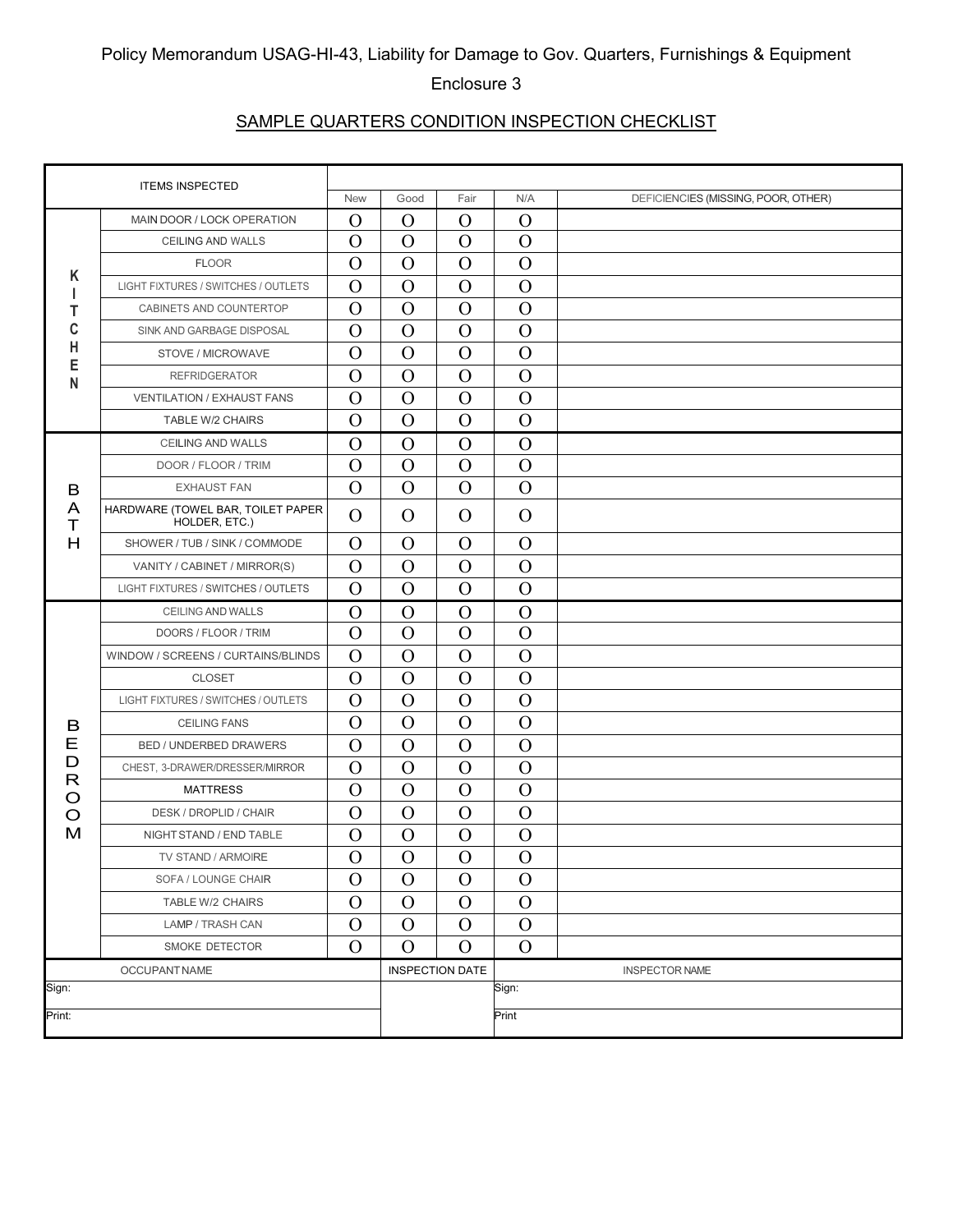#### Enclosure 4, Page 1 of 2

#### SAMPLE ASSIGNMENTS / TERMINATIONS INSPECTION STANDARD (without roommate)

#### **The following areas will be inspected for assignments and terminations by the 1SG, Platoon Sergeant, or Squad Leader. Rooms will not be cleared or assigned if the standards are not met. All inspections are to be validated by the Company 1SG.**

- 1. Ensure that all trash is removed from the room. Trash cans must be clean\* inside and outside.
- 2. Ensure that drawers to all furniture and/or cabinets are wiped clean\* & completely empty.
- 3. Ensure that all hangers are removed from the closets or wall lockers.
- 4. Ensure that the room is swept properly (under beds, under furniture, in closets, behind refrigerator, etc.)
- 5. Ensure that the room is mopped properly (under beds, under furniture, in closets, behind refrigerator, etc.).
- 6. Ensure that the refrigerator is empty, cleaned\* inside and outside (with no spilled food or fingerprints) and defrosted (leave plugged in).
- 7. Ensure that the microwave is clean\* (inside and outside) with no grease or food splatters. All kitchen tops must be cleaned\* using a ceramic cleaner (no black burn marks visible).
- 8. Ensure that the sink area is properly cleaned\* and disinfected.
- 9. Ensure that the toilet and restroom area is properly cleaned\* and disinfected (to include tile walls). Mirrors must be clean\* and spot free.
- 10. Ensure that the shower or tub is properly cleaned\* (to include tile walls).
- 11. Ensure that the lights and trim boards are cleaned\*.
- 12. Ensure that window, blinds and window sills are clean\*.
- 13. Ensure that all furniture is wiped off. Any wax, glue or other residue must be removed.
- 14. Ensure that the AC vents and filter are dusted and cleaned\* and turned off.
- 15. Ensure that the rug, if applicable, is vacuumed and spot free.
- 16. Provide turn off notice for cable/phone service. Excessively long cable lines need to be removed from the room.
- 17. Turn in or Issue key(s).

**(\*Clean(ed): free from dirt, stain, or Impurities: unsoiled. Free from foreign matter.)**

**Failure to meet the above requirements will require a re-inspection and will delay your clearing process. Soldiers that are not leaving post the day they clear and need a place to stay should contact their Command Team for a Transient room.**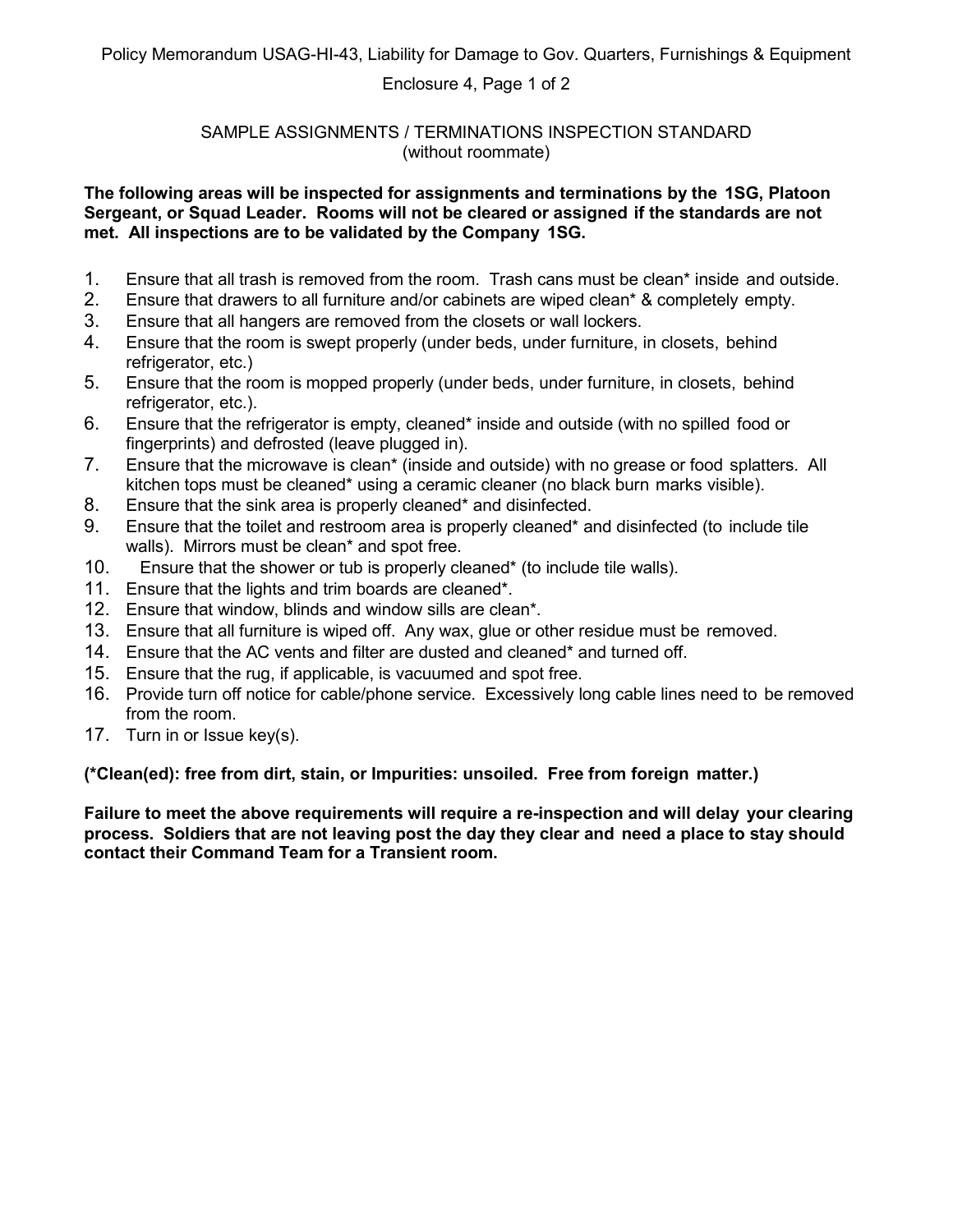#### Enclosure 4, Continued, Page 2 of 2

#### SAMPLE ASSIGNMENTS / TERMINATIONS INSPECTION STANDARD (with roommate)

#### **The following areas will be inspected for assignments and terminations by the 1SG, Platoon Sergeant, or Squad Leader. Rooms will not be cleared or assigned if the standards are not met. All inspections are to be validated by the Company 1SG.**

- 1. Ensure that all trash is removed from your side of the room.
- 2. Ensure that the drawers to your furniture and/or cabinets are wiped clean\* & completely empty.
- 3. Ensure that all hangers are removed from your closets or wall-lockers.
- 4. Ensure that your side of the room is swept properly (under beds, under furniture, in closets, behind refrigerator, etc.).
- 5. Ensure that your side of the room is mopped property (under beds, under furniture, in closets, behind refrigerator, etc.).
- 6. Ensure that your items are removed and the refrigerator is clean\* inside and outside.
- 7. Ensure that the microwave is clean\* inside and outside (with no grease or food splatters). All kitchen tops must be cleaned\* using a ceramic cleaner (no black burn marks visible).
- 8. Ensure that the sink area is properly cleaned\* and disinfected.
- 9. Ensure that your toilet items are picked up and area is properly cleaned\* and disinfected (to include tile walls).
- 10. Ensure that the lights and trim boards are cleaned\*.
- 11. Ensure that your furniture is wiped off. Any wax, glue or other residue must be removed.
- 12. Ensure that windows, blinds, and window sills are clean\*.
- 13. Ensure that the AC vents and filter are dusted and cleaned\*.
- 14. Ensure that the rug, if applicable, is vacuumed and spot free.
- 15. Provide proof of non-liability for cable/phone service. Excessively long cable lines need to be removed from the room.
- 16. Turn in or Issue key(s).

#### **(\*Clean(ed): free from dirt, stain, or Impurities: unsoiled. Free from foreign matter.)**

**Failure to meet the above requirements will require a re-inspection and will delay your clearing process. Soldiers that are not leaving post the day they clear and need a place to stay should contact their Command Team for a Transient room.**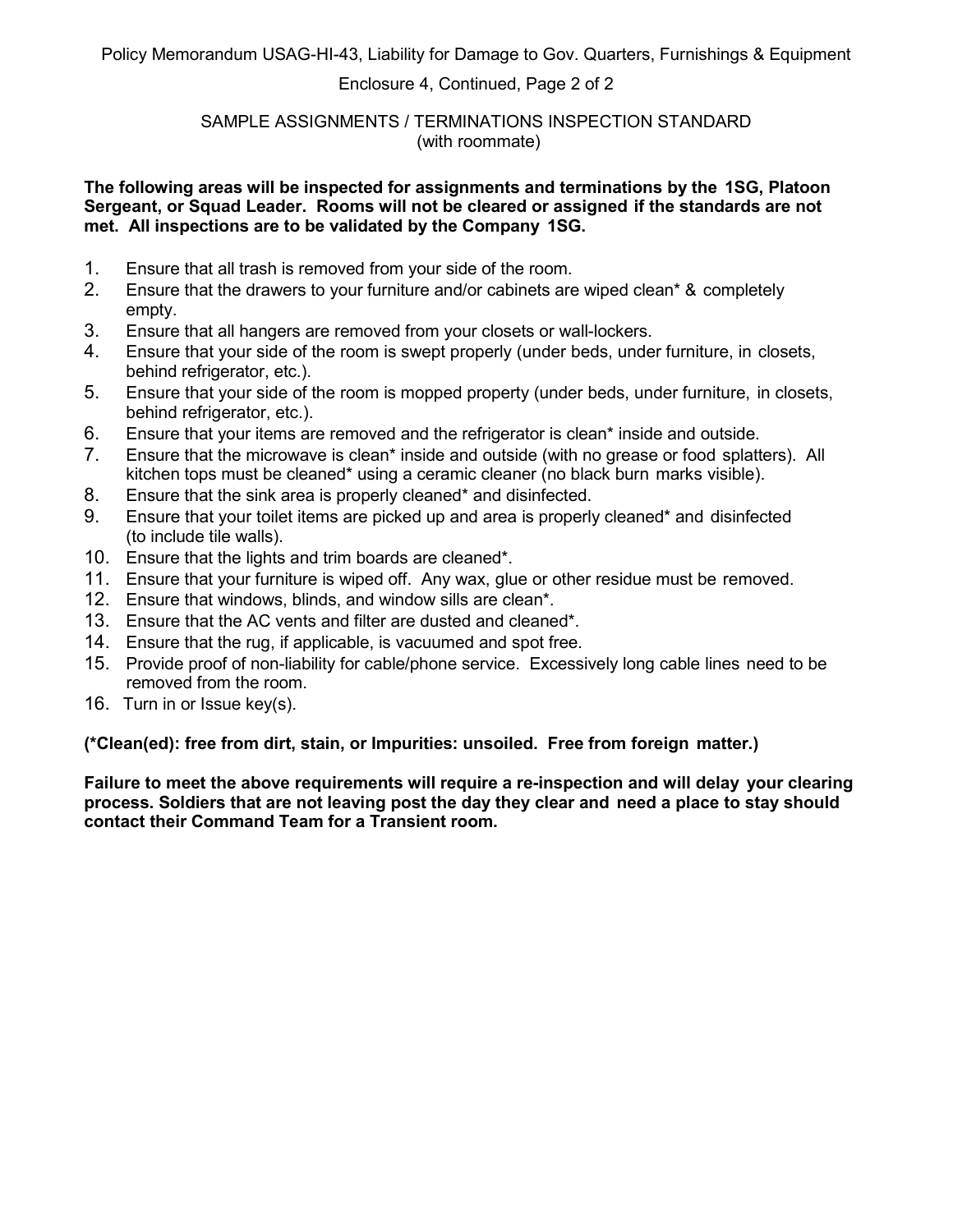### Enclosure 5, Page 1 of 4

# DD FORM 362, STATEMENT OF CHARGES/CASH COLLECTION VOUCHER

|                                                                                                             |                                                                                                                                                                                                                           |                                                                                                                     |                                                      |         |                               | 1. DATE                              |                  |                                                                                                                                                                                                                                                                                                                        |                            |
|-------------------------------------------------------------------------------------------------------------|---------------------------------------------------------------------------------------------------------------------------------------------------------------------------------------------------------------------------|---------------------------------------------------------------------------------------------------------------------|------------------------------------------------------|---------|-------------------------------|--------------------------------------|------------------|------------------------------------------------------------------------------------------------------------------------------------------------------------------------------------------------------------------------------------------------------------------------------------------------------------------------|----------------------------|
| STATEMENT OF CHARGES/CASH COLLECTION VOUCHER                                                                |                                                                                                                                                                                                                           |                                                                                                                     |                                                      |         |                               | 2. DOCUMENT/VOUCHER NUMBER           |                  |                                                                                                                                                                                                                                                                                                                        |                            |
| 3. ORGANIZATION                                                                                             |                                                                                                                                                                                                                           |                                                                                                                     |                                                      |         | 4. STATION                    |                                      |                  |                                                                                                                                                                                                                                                                                                                        |                            |
| <b>NUMBER</b>                                                                                               | 5. DISBURSING OFFICE<br><b>COLLECTION VOUCHER</b>                                                                                                                                                                         |                                                                                                                     | <b>6. DISBURSING STATION SYMBOL</b><br><b>NUMBER</b> |         |                               | 7. ACCOUNTING CLASSIFICATION         |                  |                                                                                                                                                                                                                                                                                                                        |                            |
|                                                                                                             | <b>STOCK</b><br><b>NUMBER</b><br>a.                                                                                                                                                                                       |                                                                                                                     | <b>ITEM</b><br><b>DESCRIPTION</b><br>b.              |         |                               |                                      | <b>QTY</b><br>c. | <b>UNIT PRICE</b><br>$d_{\cdot}$                                                                                                                                                                                                                                                                                       | <b>TOTAL</b><br>COST<br>e. |
|                                                                                                             |                                                                                                                                                                                                                           |                                                                                                                     |                                                      |         |                               |                                      |                  |                                                                                                                                                                                                                                                                                                                        | $\boldsymbol{0}$           |
|                                                                                                             |                                                                                                                                                                                                                           |                                                                                                                     |                                                      |         |                               |                                      |                  |                                                                                                                                                                                                                                                                                                                        | $\boldsymbol{0}$           |
|                                                                                                             |                                                                                                                                                                                                                           |                                                                                                                     |                                                      |         |                               |                                      |                  |                                                                                                                                                                                                                                                                                                                        | $\boldsymbol{0}$           |
|                                                                                                             |                                                                                                                                                                                                                           |                                                                                                                     |                                                      |         |                               |                                      |                  |                                                                                                                                                                                                                                                                                                                        | $\overline{0}$             |
|                                                                                                             |                                                                                                                                                                                                                           |                                                                                                                     |                                                      |         |                               |                                      |                  |                                                                                                                                                                                                                                                                                                                        | $\theta$                   |
|                                                                                                             |                                                                                                                                                                                                                           |                                                                                                                     |                                                      |         |                               |                                      |                  |                                                                                                                                                                                                                                                                                                                        | $\overline{0}$             |
|                                                                                                             |                                                                                                                                                                                                                           |                                                                                                                     |                                                      |         |                               |                                      |                  |                                                                                                                                                                                                                                                                                                                        | $\overline{0}$             |
|                                                                                                             | a. PAYROLL DEDUCTION                                                                                                                                                                                                      |                                                                                                                     | b. CASH COLLECTION                                   |         |                               |                                      |                  | c. GRAND TOTAL                                                                                                                                                                                                                                                                                                         |                            |
|                                                                                                             |                                                                                                                                                                                                                           |                                                                                                                     |                                                      |         |                               |                                      |                  | \$0.00                                                                                                                                                                                                                                                                                                                 |                            |
| constitutes                                                                                                 | <b>9. CERTIFICATION OF RESPONSIBLE</b><br>INDIVIDUAL I certify that my signature hereon<br>am remitting debt in cash.<br>b. An affirmation that the articles are not now in my possession.<br>the articles listed hereon. |                                                                                                                     |                                                      |         |                               |                                      |                  | a. An authorization to recover the amount of the indebtedness through payroll deduction, if payroll deduction is checked. If cash collection is checked, I<br>c. An agreement to turn-in to the appropriate supply officer all articles later recovered, it being understood that the U.S. Government retains title to |                            |
| d. RANK/<br><b>GRADE</b>                                                                                    |                                                                                                                                                                                                                           | e. NAME (LAST, First, Middle Initial)                                                                               |                                                      |         | g. CAUSE FOR<br><b>CHARGE</b> | h. SIGNATURE                         |                  |                                                                                                                                                                                                                                                                                                                        | i. AMOUNT                  |
|                                                                                                             | f. SOCIAL SECURITY NUMBER                                                                                                                                                                                                 |                                                                                                                     |                                                      |         |                               |                                      |                  |                                                                                                                                                                                                                                                                                                                        |                            |
|                                                                                                             | 10. ORGANIZATION COMMANDER<br>The statements hereon are complete and correct. All damaged<br>property has been disposed of in accordance with current                                                                     |                                                                                                                     |                                                      |         | below.                        |                                      |                  | 11. DISBURSING OFFICER OR PAYROLL CERTIFYING OFFICER<br>The amount entered in grand total has been (FAO) check the appropriate action                                                                                                                                                                                  |                            |
| directives and the charges have been computed in accordance<br>with the provisions of AR 735-5, Appendix B. |                                                                                                                                                                                                                           | a. Entered on the appropriate pay record or payroll, or DD Form 139 has been prepared and forwarded for collection. |                                                      |         |                               |                                      |                  |                                                                                                                                                                                                                                                                                                                        |                            |
|                                                                                                             |                                                                                                                                                                                                                           |                                                                                                                     |                                                      |         |                               | b. Remitted through cash collection. |                  |                                                                                                                                                                                                                                                                                                                        |                            |
| a. DATE                                                                                                     |                                                                                                                                                                                                                           | b. SIGNATURE BLOCK/SIGNATURE                                                                                        |                                                      | c. DATE |                               |                                      |                  | d. SIGNATURE BLOCK/SIGNATURE                                                                                                                                                                                                                                                                                           |                            |
|                                                                                                             | DD FORM 362, JUL 93                                                                                                                                                                                                       |                                                                                                                     |                                                      |         | Previous edition may be used. |                                      |                  |                                                                                                                                                                                                                                                                                                                        | Reset                      |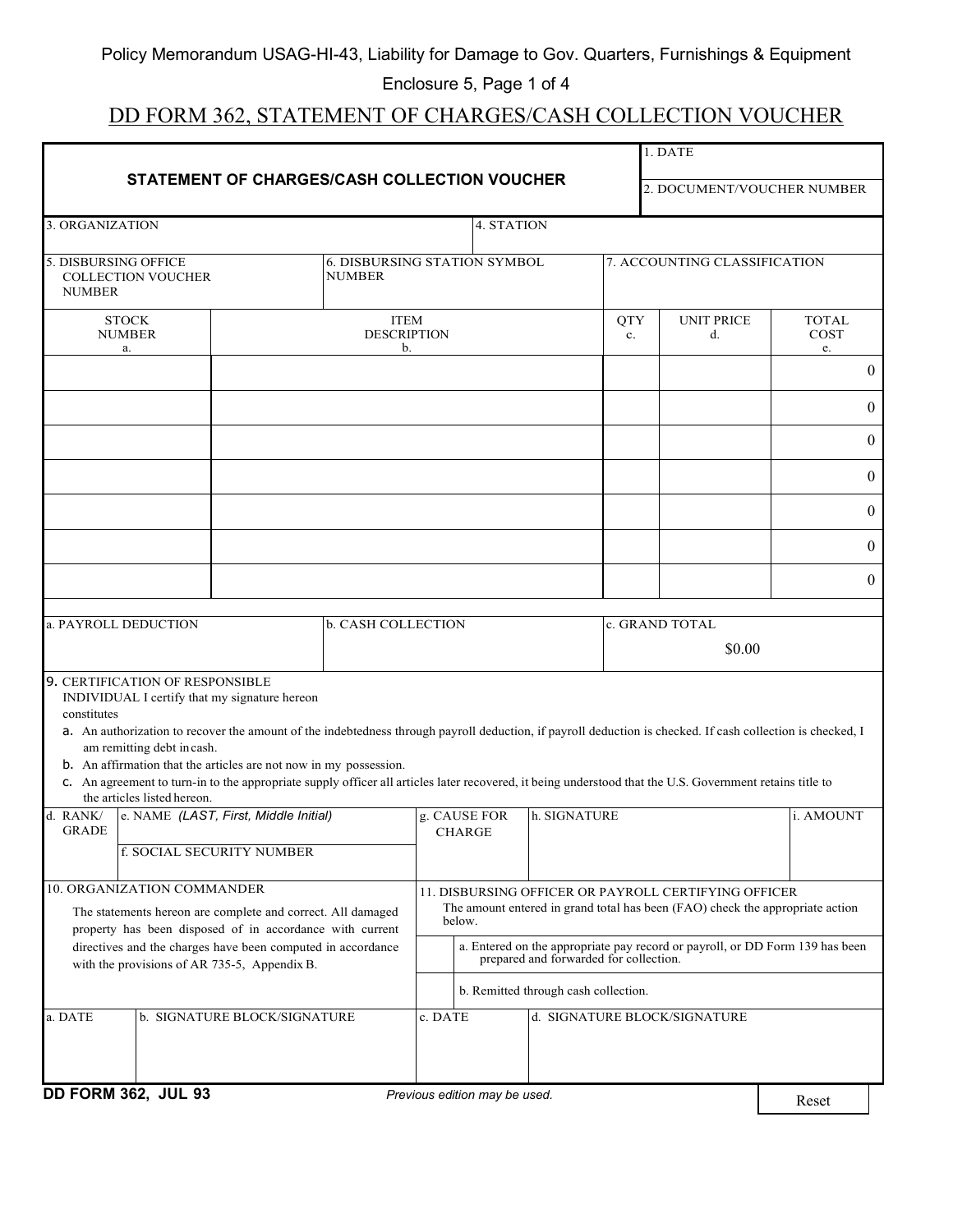Enclosure 5, Continued, Page 2 of 4

# DD FORM 139, PAY ADJUSTMENT AUTHORIZATION

| PAY ADJUSTMENT AUTHORIZATION                                                                                                                                                                                                                                                   | NOTE: If member has been transferred, forward this authorization to the<br>officer currently maintaining the member's pay record. |            |                                                      |                  |                                                                                           |                                   |
|--------------------------------------------------------------------------------------------------------------------------------------------------------------------------------------------------------------------------------------------------------------------------------|-----------------------------------------------------------------------------------------------------------------------------------|------------|------------------------------------------------------|------------------|-------------------------------------------------------------------------------------------|-----------------------------------|
| MEMBER (Last name)<br>(First)<br>(Middle)                                                                                                                                                                                                                                      | <b>SSAN</b>                                                                                                                       |            | <b>GRADE/RANK/RATE</b>                               |                  | <b>BRANCH OF SERVICE</b>                                                                  | <b>DATE</b>                       |
|                                                                                                                                                                                                                                                                                |                                                                                                                                   |            |                                                      |                  |                                                                                           |                                   |
| LAST PAY RECORD EXAMINED<br>PAY GRADE NO.<br><b>AMOUNT</b>                                                                                                                                                                                                                     |                                                                                                                                   |            | APPROPRIATION DATA                                   |                  |                                                                                           |                                   |
| <b>FROM</b>                                                                                                                                                                                                                                                                    |                                                                                                                                   |            | Company Code:<br>NAME OF ACCOUNTABLE D.O.            |                  |                                                                                           |                                   |
| Directorate of Public Works, Housing Division                                                                                                                                                                                                                                  |                                                                                                                                   |            |                                                      |                  |                                                                                           |                                   |
| IMPC-HI-PWH), 215 Duck Road, Schofield Barracks, HI                                                                                                                                                                                                                            |                                                                                                                                   | SYMBOL NO. |                                                      |                  | G.A.O. EXCEPTION CODE                                                                     |                                   |
| 96857-5000                                                                                                                                                                                                                                                                     |                                                                                                                                   |            |                                                      |                  | CNTRL#                                                                                    |                                   |
| (Include ZIP Code)                                                                                                                                                                                                                                                             |                                                                                                                                   |            |                                                      |                  | YOU ARE HEREBY AUTHORIZED TO                                                              |                                   |
| Commander<br>125th Financial Management Company<br>TO<br>ATTN: Debt Management Section<br>Schofield Barracks, HI 96857                                                                                                                                                         |                                                                                                                                   |            |                                                      |                  | CHARGE<br>THE MILITARY PAY RECORD OF THE                                                  | CREDIT                            |
|                                                                                                                                                                                                                                                                                |                                                                                                                                   |            |                                                      |                  | MEMBER LISTED ABOVE                                                                       |                                   |
|                                                                                                                                                                                                                                                                                |                                                                                                                                   |            | EXPLANATION AND/OR REASON FOR ADJUSTMENT             |                  |                                                                                           |                                   |
|                                                                                                                                                                                                                                                                                |                                                                                                                                   |            |                                                      |                  |                                                                                           |                                   |
|                                                                                                                                                                                                                                                                                |                                                                                                                                   |            |                                                      |                  | $CLEANING:$ $\frac{\sqrt{2}}{2}$<br>FURNITURE: \$<br>KEYS/DAMAGE: \$<br>TOTAL CHARGES: \$ |                                   |
| *This is a 10 U.S.C. 2775 Recovery.                                                                                                                                                                                                                                            |                                                                                                                                   |            |                                                      |                  |                                                                                           |                                   |
| *BARRACKS INSPECTION/REPAIR FORMS ARE ATTACHED<br>STATUS: ETS / PCS / DEPLOYMENT / AWOL / MOVE OUT                                                                                                                                                                             |                                                                                                                                   |            |                                                      |                  |                                                                                           |                                   |
|                                                                                                                                                                                                                                                                                |                                                                                                                                   |            |                                                      |                  | $X \longrightarrow $                                                                      |                                   |
| INSPECTOR/CLERK (PRINT & SIGN): $X$ X X                                                                                                                                                                                                                                        |                                                                                                                                   |            |                                                      |                  |                                                                                           |                                   |
|                                                                                                                                                                                                                                                                                |                                                                                                                                   |            |                                                      |                  |                                                                                           |                                   |
| Signed Original to Finance & 1 Copy Ea. to Directorate Resource Management, ABMP Barracks Room Folder, Resident & Unit<br>The above adjustment is based on a thorough examination of all available records. If the Disbursing Officer has knowledge that a previous adjustment |                                                                                                                                   |            |                                                      |                  |                                                                                           |                                   |
| has been made or why the adjustment should not be made for the same item, this authorization should be returned with a brief statement of the reason<br>for failure to make adjustment.                                                                                        |                                                                                                                                   |            |                                                      |                  |                                                                                           |                                   |
| <b>FROM</b>                                                                                                                                                                                                                                                                    |                                                                                                                                   |            | CERTIFYING OFFICER (Name, rank/grade, and signature) |                  |                                                                                           |                                   |
| Directorate of Public Works, Housing Division                                                                                                                                                                                                                                  |                                                                                                                                   |            |                                                      |                  |                                                                                           |                                   |
| (IMPC-HI-PWH), 215 Duck Road, Schofield Barracks, HI                                                                                                                                                                                                                           |                                                                                                                                   |            |                                                      |                  |                                                                                           |                                   |
| I CERTIFY that the adjustment indicated above has been entered on the above-named member's Military Pay Record. (If adjustment has not been<br>C                                                                                                                               |                                                                                                                                   |            |                                                      |                  |                                                                                           |                                   |
| Ε<br>entered, give explanation on reverse over D.O.'s signature and symbol number.)<br>$\mathsf R$                                                                                                                                                                             |                                                                                                                                   |            |                                                      |                  | TYPED NAME AND GRADE OF D.O.                                                              |                                   |
| Τ<br>Commander                                                                                                                                                                                                                                                                 |                                                                                                                                   |            |                                                      |                  |                                                                                           |                                   |
| 125th Financial Management Company<br>F                                                                                                                                                                                                                                        |                                                                                                                                   |            |                                                      |                  |                                                                                           |                                   |
| TO                                                                                                                                                                                                                                                                             |                                                                                                                                   |            |                                                      |                  | D.O. SYMBOL NO.                                                                           | DATE                              |
| ATTN: Debt Management Section<br>C<br>Α<br>Schofield Barracks, HI 96857                                                                                                                                                                                                        |                                                                                                                                   |            |                                                      |                  |                                                                                           |                                   |
| т<br>Е                                                                                                                                                                                                                                                                         |                                                                                                                                   |            |                                                      | <b>SIGNATURE</b> |                                                                                           |                                   |
| <b>DD FORM 139, MAY 53</b><br>EDITION OF THIS FORM NOT HAVING SSAN IS OBSOLETE AFTER 30 JUN 69                                                                                                                                                                                 |                                                                                                                                   |            |                                                      |                  |                                                                                           | Form approved by Comp. Gen., U.S. |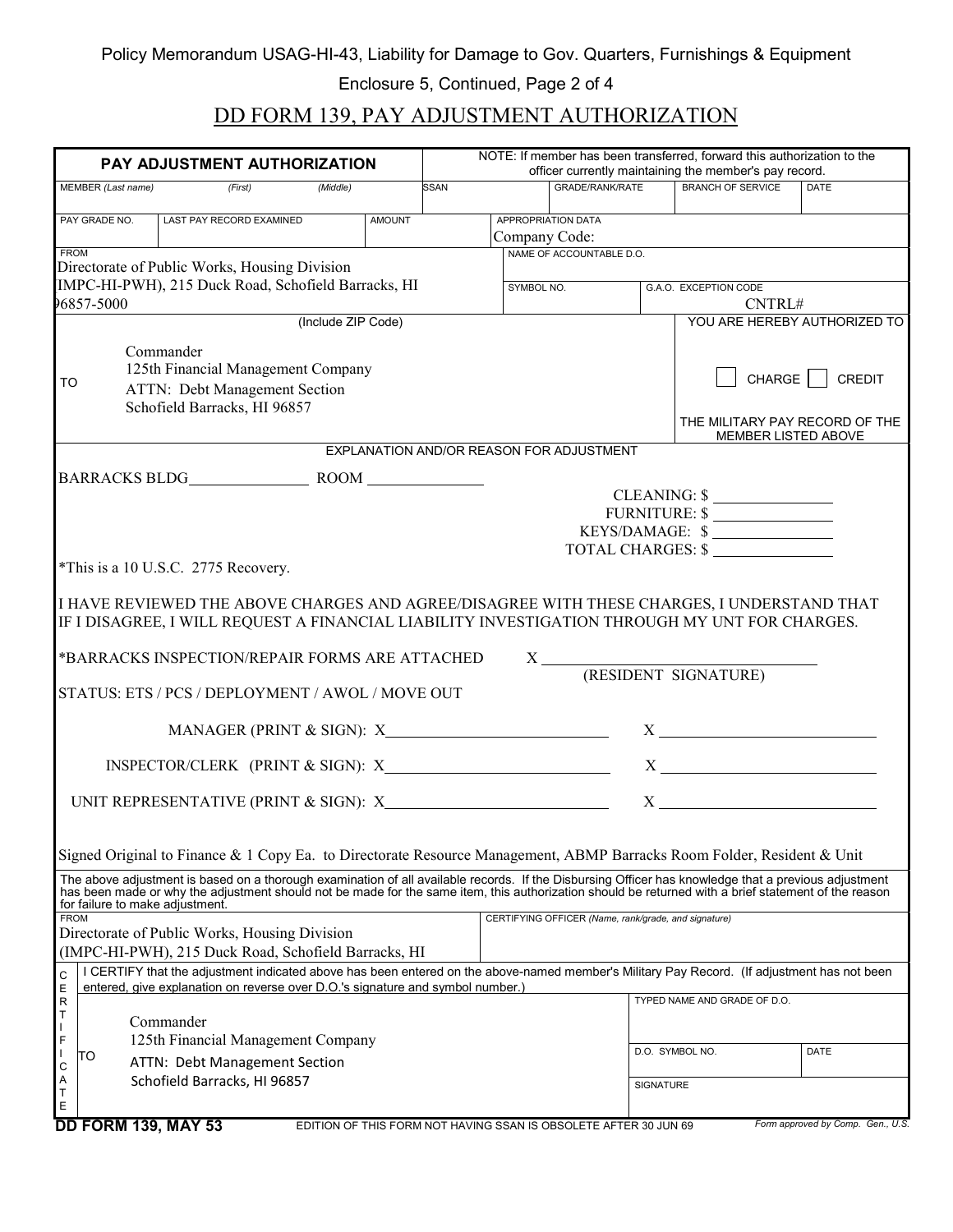## DD FORM 200, FINANCIAL LIABILITY INVESTIGATION OF PROPERTY LOSS

| <b>FINANCIAL LIABILITY INVESTIGATION OF PROPERTY LOSS</b>                                                                               |                                                   |                         |                                            |                                                                             |  |  |  |
|-----------------------------------------------------------------------------------------------------------------------------------------|---------------------------------------------------|-------------------------|--------------------------------------------|-----------------------------------------------------------------------------|--|--|--|
| 1. DATE INITIATED (YYYYMMDD)<br>2. INQUIRY/INVESTIGATION NUMBER                                                                         |                                                   |                         | (YYYYMMDD)                                 | <b>3. DATE LOSS DISCOVERED</b>                                              |  |  |  |
| 4. NATIONAL STOCK NO.<br><b>5. ITEM DESCRIPTION</b>                                                                                     | <b>6. QUANTITY</b>                                | 7. UNIT COST            | <b>8. TOTAL COST</b>                       |                                                                             |  |  |  |
| 9. CIRCUMSTANCES UNDER WHICH PROPERTY WAS (X one)<br>(Attach additional pages as necessary)                                             | Lost<br>Organization                              | Damaged<br>Installation | Destroyed<br>OCE                           |                                                                             |  |  |  |
| 10. ACTIONS TAKEN TO CORRECT CIRCUMSTANCES REPORTED IN BLOCK 9 AND PREVENT FUTURE OCCURRENCES (Attach additional<br>pages as necessary) |                                                   |                         |                                            |                                                                             |  |  |  |
| 11. INDIVIDUAL COMPLETING BLOCKS 1 THROUGH 10                                                                                           |                                                   |                         |                                            |                                                                             |  |  |  |
| a. ORGANIZATIONAL ADDRESS (Unit Designation,<br>Office Symbol, Base, State/Country, ZIP Code)                                           | b. TYPED NAME (Last, First, Middle Initial)       |                         | c. DSN NUMBER                              |                                                                             |  |  |  |
|                                                                                                                                         | d. SIGNATURE                                      |                         |                                            | e. DATE SIGNED                                                              |  |  |  |
| 12. $(X one)$                                                                                                                           | <b>RESPONSIBLE OFFICER (PROPERTY RECORD ITEMS</b> |                         | REVIEWING AUTHORITY (SUPPLY SYSTEM STOCKS) |                                                                             |  |  |  |
| a. NEGLIGENCE OR<br><b>ABUSE EVIDENT/</b><br>SUSPECTED $(X \text{ one})$<br><b>YES</b><br>NO <sub>1</sub>                               | b. COMMENTS/RECOMMENDATIONS                       |                         |                                            |                                                                             |  |  |  |
| c. ORGANIZATIONAL ADDRESS (Unit Designation,<br>Office Symbol, Base, State/Country, ZIP Code)                                           | e. DSN NUMBER                                     |                         |                                            |                                                                             |  |  |  |
|                                                                                                                                         | f. SIGNATURE                                      |                         | g. DATE SIGNED                             |                                                                             |  |  |  |
| <b>13. APPOINTING AUTHORITY</b>                                                                                                         |                                                   |                         |                                            |                                                                             |  |  |  |
| a. RECOMMENDATION<br>b. COMMENTS/RATIONALE<br>$(X \text{ one})$<br><b>APPROVE</b>                                                       |                                                   |                         | $(X \text{ one})$<br><b>YES</b>            | c. FINANCIAL LIABILITY<br>OFFICER APPOINTED                                 |  |  |  |
| <b>DISAPPROVE</b>                                                                                                                       |                                                   |                         |                                            | N <sub>O</sub><br>f. DSN NUMBER                                             |  |  |  |
| d. ORGANIZATIONAL ADDRESS (Unit Designation,<br>Office Symbol, Base, State/Country, ZIP Code)                                           | e. TYPED NAME (Last, First, Middle Initial)       |                         |                                            |                                                                             |  |  |  |
|                                                                                                                                         | g. SIGNATURE                                      |                         | h. DATE SIGNED                             |                                                                             |  |  |  |
| <b>14. APPROVING AUTHORITY</b>                                                                                                          |                                                   |                         |                                            |                                                                             |  |  |  |
| a. RECOMMENDATION<br>b. COMMENTS/RATIONALE<br>$(X \text{ one})$<br><b>APPROVE</b>                                                       |                                                   |                         | <b>YES</b>                                 | c. LEGAL REVIEW<br><b>COMPLETED IF</b><br>REQUIRED $(X \text{ one})$<br>NO. |  |  |  |
| <b>DISAPPROVE</b><br>d. ORGANIZATIONAL ADDRESS (Unit Designation.                                                                       | e. TYPED NAME (Last, First, Middle Initi          |                         | f. DSN NUMBER                              | N/A                                                                         |  |  |  |
| Office Symbol, Base, State/Country, ZIP Code)                                                                                           | g. SIGNATURE                                      |                         |                                            |                                                                             |  |  |  |
| <b>DD FORM 200, JUL 2009</b>                                                                                                            | PREVIOUS EDITION IS OBSOLETE.                     |                         |                                            | Adobe Designer 8.0                                                          |  |  |  |